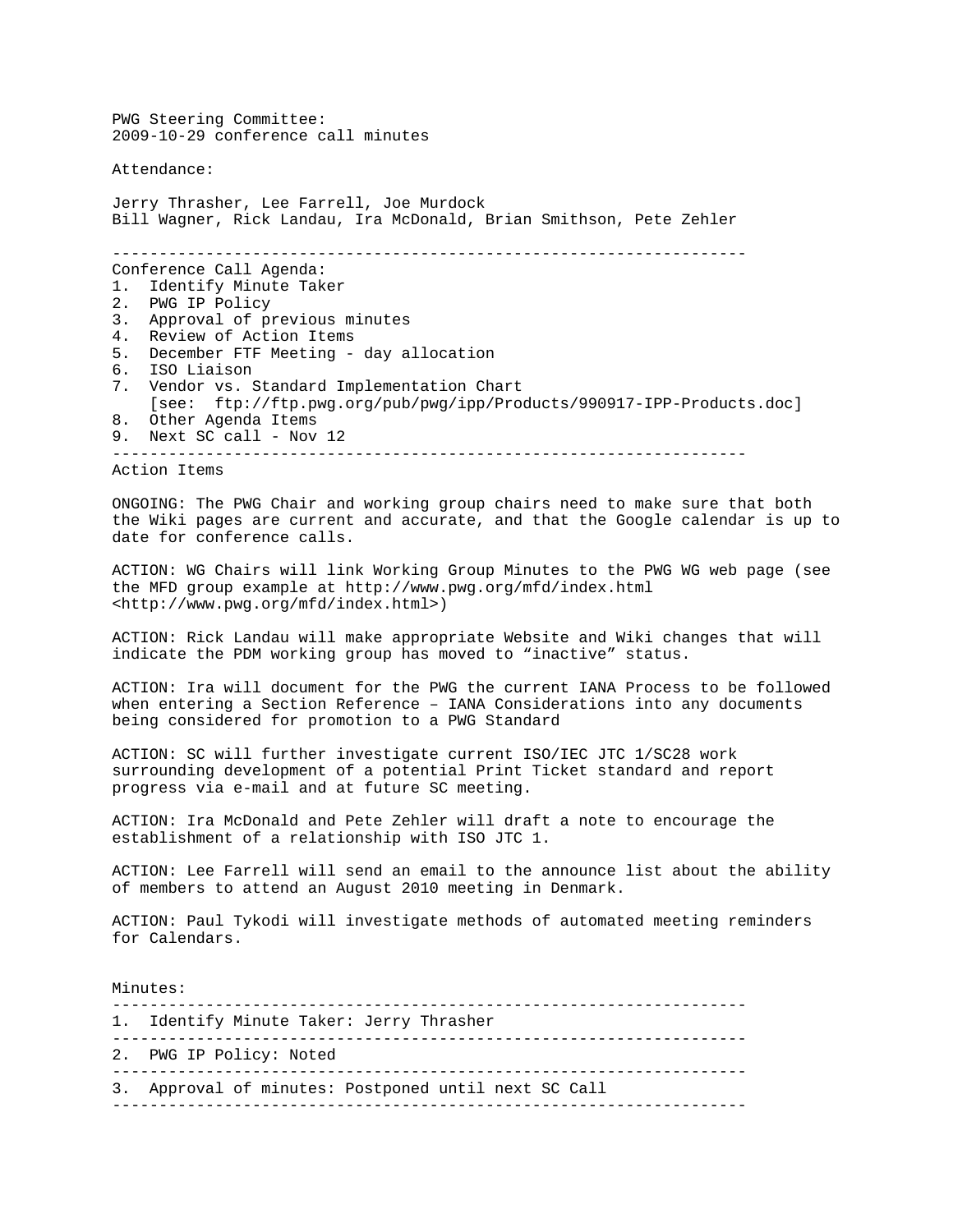4. Review of Action Items.

Action Items were reviewed.

The following Action Item owner was changed.

ACTION: Jerry Thrasher (from Ira and Pete) will draft a note to encourage the establishment of a relationship with ISO JTC 1.

ACTION: Lee Farrell will send an email to the announce list about the ability of members to attend an August 2010 meeting in Denmark. --> CLOSED

No other Action Items were closed. --------------------------------------------------------------------- 5. December FTF Meeting - day allocation

Discussion: The group discussed the time allocation for the meeting. The group decided that the exact same time schedule as the October F2F meeting would work for this.

New Action Item: Lee Farrell will update the F2F page to reflect the agenda and logistics page for the December meeting at Dell. ------------------------------------------------------------------

6. ISO Liaison

Discussion: The group discussed the establishment of a liaison relationship. The SC believes that a formal relationship with SC28 would be beneficial toward enabling the PWG to submit proposals.

The proposed process for going forward with the request to SC28 is:

1. Define a PWG member to act as the liaison to SC28 (tentatively Pete Zehler of Xerox)

2. Send a formal request letter to the SC28 Secretariat and Chairman

3. Follow-up with an offer to attend the January 2010 AWG meeting in San Jose CA and give a presentation about the PWG and the work that relates to SC28.

We will try to have the items closed to be able to send the formal request letter after the next SC call.

New Action Item: SC members will check to see if they could be the official SC28 liaison designee which includes limited travel. ------------------------------------------------------------------

7. Vendor vs. Standard Implementation Chart

Discussion: The suggestion came into the WIMS chair that some sort of mechanism that indicates which vendors have implemented which PWG standards would be a good idea to have available on the PWG web site.

It was noted that past attempts to create some sort of documented implementation cross reference have not been successful.

New Action Item: Bill Wagner will draft a note to be sent by the PWG chair to the membership regarding the implementation of PWG standards.